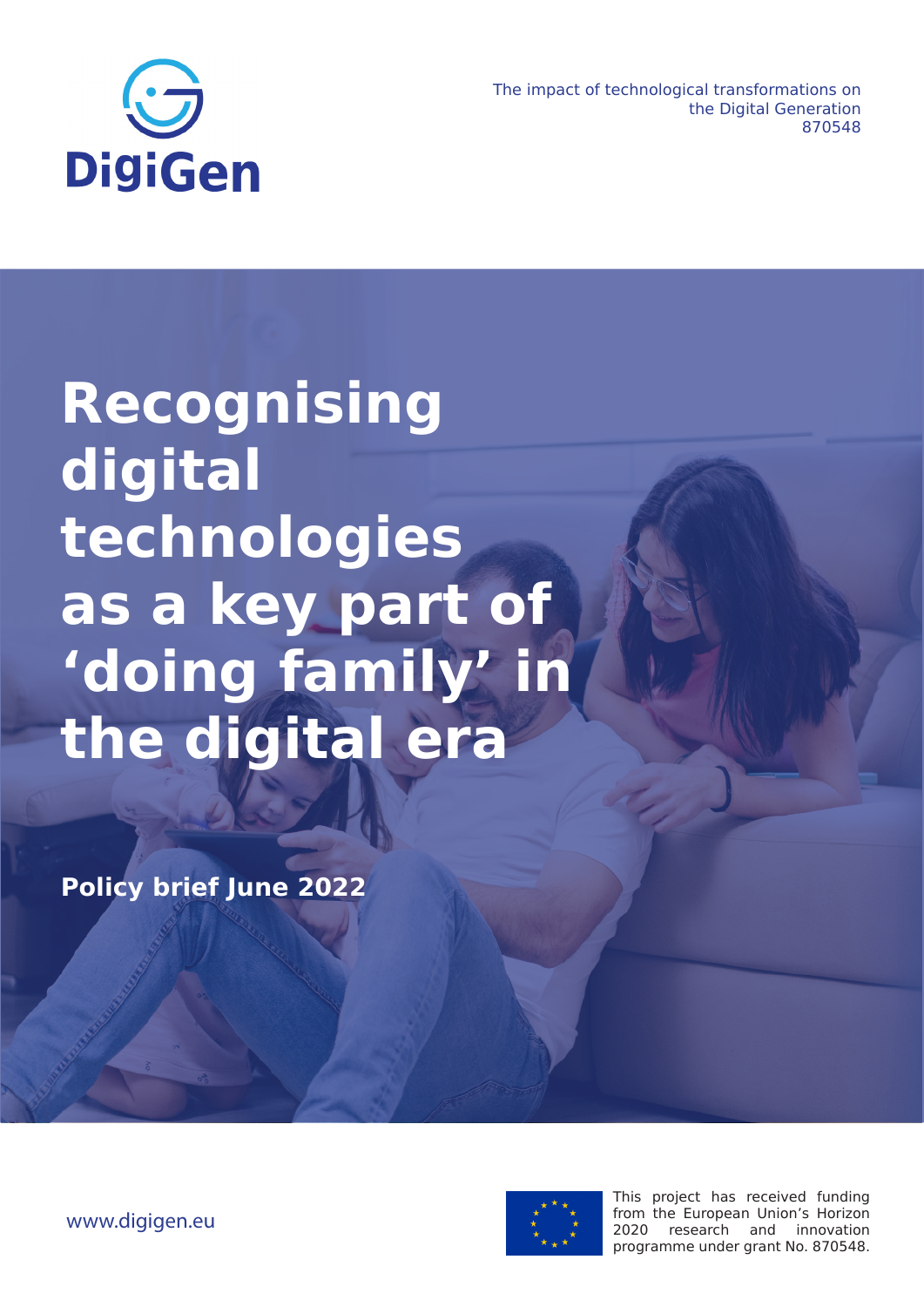# **Introduction**

Without any doubt, the family is one of the central and Authors: influential ecosystems in children's lives. However, regarding family arrangements, norms and conditions of founding a family and transitioning into parenthood, families have Maria Schmidt, changed tremendously in recent decades. Although most families today still consist of children and two parents who are both gestational/generic and legal, and also social parents,  $_{\text{Olaf Kapella}}$ the family forms and family arrangements people live in University of Vienna during their life spans are nevertheless diverse. Attempts to olaf.kapella@oif.ac.at define families often refer to a specific family model: the traditional family or nuclear family, mostly understood as a breadwinner husband and a homemaker wife who live together with their biological children. This model is almost seen as 'natural' and universal and based on the narrative of the nuclear family. However, socio-historical research clearly shows that the family always was and still is diverse. $1$ 

Within the DigiGen project, the family is understood as an Austria, Estonia, exclusive solidarity unit-a social-relational structure or Norway, Romania. network of two or more people—designed for a relatively long duration. Its members share goals and values, have a long-term commitment to one another, take responsibility for fieldwork: each other and often reside in the same household. Aside from the nuclear family, some examples of different family forms are same-sex parents and families, patchwork families, adoptive families, mixed-race families, families with different cultural backgrounds, single-parent families, families that **124 single**  come about with the help of reproductive medicine, foster **interviews, as 42**  families and multiple parenthood. Family is understood as **family interviews** a daily practice of 'doing family', based on interactions and communication among the different family members. Within this understanding, children are perceived as competent and active actors in their agency able to shape their social and family relationships.2

Technology is fast becoming a part of our daily lives, and family interviews technological progress is rapidly transforming the everyday lives of children and their families. This is even more true for digital technologies in recent decades.

Olaf Kapella, Eva Merike Sisask.

Contact:

10.5281/ zenodo.6655609

#### Study Info:

**Countries** participating in Work Package 3 of DigiGen:

Qualitative empirical

**42 focus groups with 176 children,** aged 5 to 10 years.

(ethnographic case studies), with at least three family members, including one child in the relevant age group. The analysis of these was based on a triangulation of the different perspectives of the families.

<sup>1</sup> For more see: Nave-Herz, 2015; Mitterauer, 2009; Segalen, 2010. Also: https://www.europarl.europa.eu/RegData/etudes/STUD/2020/659870/ IPOL\_STU(2020)659870\_EN.pdf

<sup>2</sup> All results of the DigiGen Project on Family (Work Package 3) see: Kapella/Schmidt/Vogl (2022). Integration of digital technologies in families with children aged 5-10 years: A synthesis report of four European country case studies. DigiGen Working Paper Serios No 8.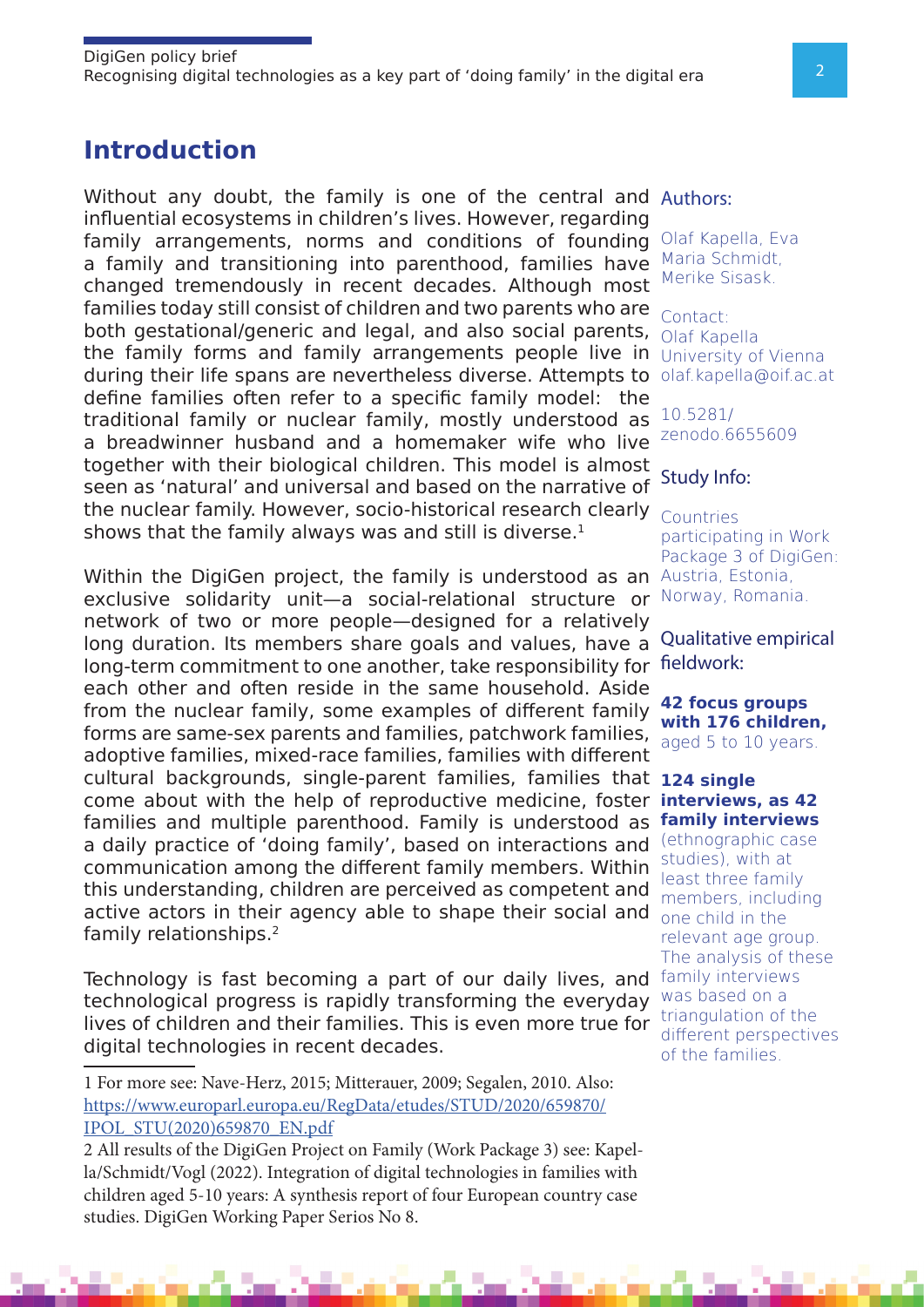(Digital) Technologies have also entered the family sphere and other systems in which children live and are raised (e.g., educational and care institutions). Nowadays, families and individuals are constantly surrounded by (digital) technologies and continuously interact with them. They, therefore, can be described as mediatised, and, particularly for children, digital technology has become a central part of their own and their families' everyday lives. digital technologies have penetrated families in various ways, for example, how they spend their free time as individuals and/or as a family, in the organisation of households and family life, in the area of education or further personal training, in the reconciliation of work and family and regarding communication processes within the family. It is evident that digital technology affects the lives of children and their families, but still it is not fully clear in which ways digital technologies are integrated in the lives of children and their families. What relevance does digital technology have for children and their families and which effects can be observed? These are important questions, which are especially relevant when it comes to younger children. Consequently, the DigiGen Work Package 3 focused on children between the ages of 5-10 and their families. Particularly for families with younger children the body of research is scarce with regard to digital technologies, especially when compared to existing evidence for families with older children and teenagers.

Drawing on evidence from the DigiGen project regarding children aged 5-10 years and their families, this policy brief addresses the following crucial questions:

- 1. How is DT integrated and used in families of 5-10-yearsold children?
- 2. What effect does DT have on the daily life of families and their daily practices in 'doing family'?
- 3. How is the vulnerability of children affected by DT?

# **Main findings**

### **Children today live in media-rich families and are introduced to digital technologies in the early years**

In general, our data confirm that children today live in mediarich households with access to various devices, and DT are part of children's everyday lives. The most available and accessible digital devices for children aged 5 to 10 years are smartphones, tablets, smart TV sets, video game consoles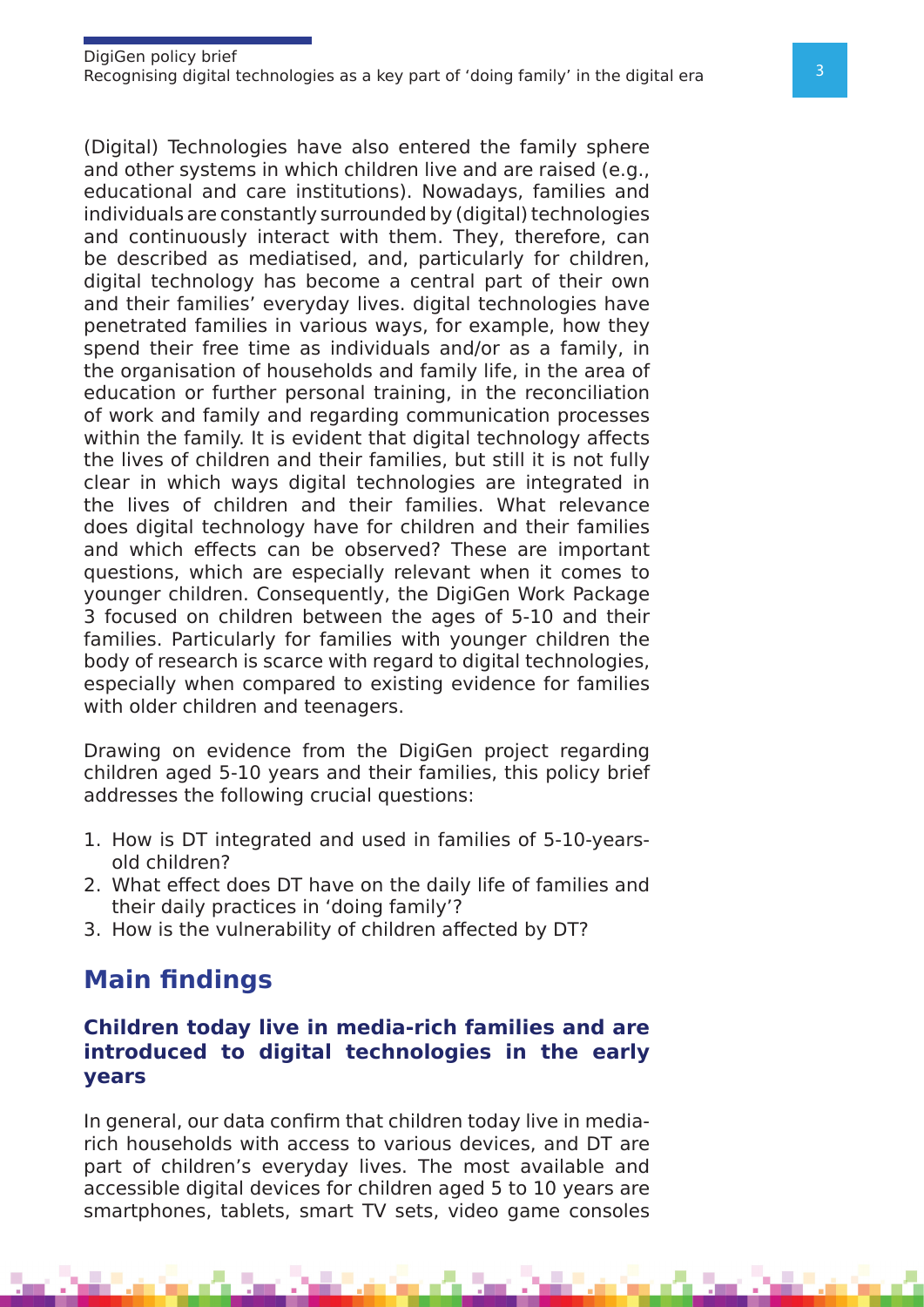(e.g., PlayStation, Xbox, Nintendo Switch), smart speakers, laptops and desktop computers. Children in this age group use DT primarily to play games, consume video and audio content, seek all kinds of information, communicate, and assist especially parents in everyday family life. Children at the ages of 5 to 10 years differ not only regarding their individual family situation and (social) context they are living in but also in terms of their age. The use of DT by children ages 5 to 6 years is strongly related to other family members. An exception in this regard is Estonia, where it is more common for a preschool child to own a tablet. Generally, DT are widely integrated into children's daily lives at the ages of 8 to 10 years. For children in this age group, it is common to have a device of their own. Furthermore, there is a clear difference between the knowledge and use of DT and whether a child owns devices or not. If children have their own devices, their access is limited to a lesser degree and their knowledge is based on their own practical experiences and less through observing others.

#### **Strong, relaxed or highly sceptical users and diverse roles of different family members**

Digital technologies are integrated very differently into families and their daily lives. The spectrum ranges from families with a very positive approach and attitude towards DT and a comprehensive integration of DT into everyday family life to families that are characterised by a somewhat sceptical approach and rigidly regulated access to DT, almost avoiding its use. In some families, we see an intergenerational transmission of these attitudes from one generation to another. With regard to the specificities of how to handle DT in everyday family life, family members assume or are ascribed to different roles. On the one hand, parents function as role models for their children. Mostly, they are aware of this role, although they also admit to not complying with these expectations all the time. Moreover, they are often insecure about dealing with and handling DT in everyday life. Next to being a role model, parents also function as guides and supervisors, supporters, home teachers and learning facilitators regarding DT, their use and integration into the family, but also as prohibitor, controller and filter of content that should not reach children. On the other hand, children also adopt different roles that occur in multigenerational ways. They might concern siblings, parents or grandparents. For example, children help to shape the digital competences of other family members, often for younger siblings, but they also act as teachers and controllers of DT use and activities,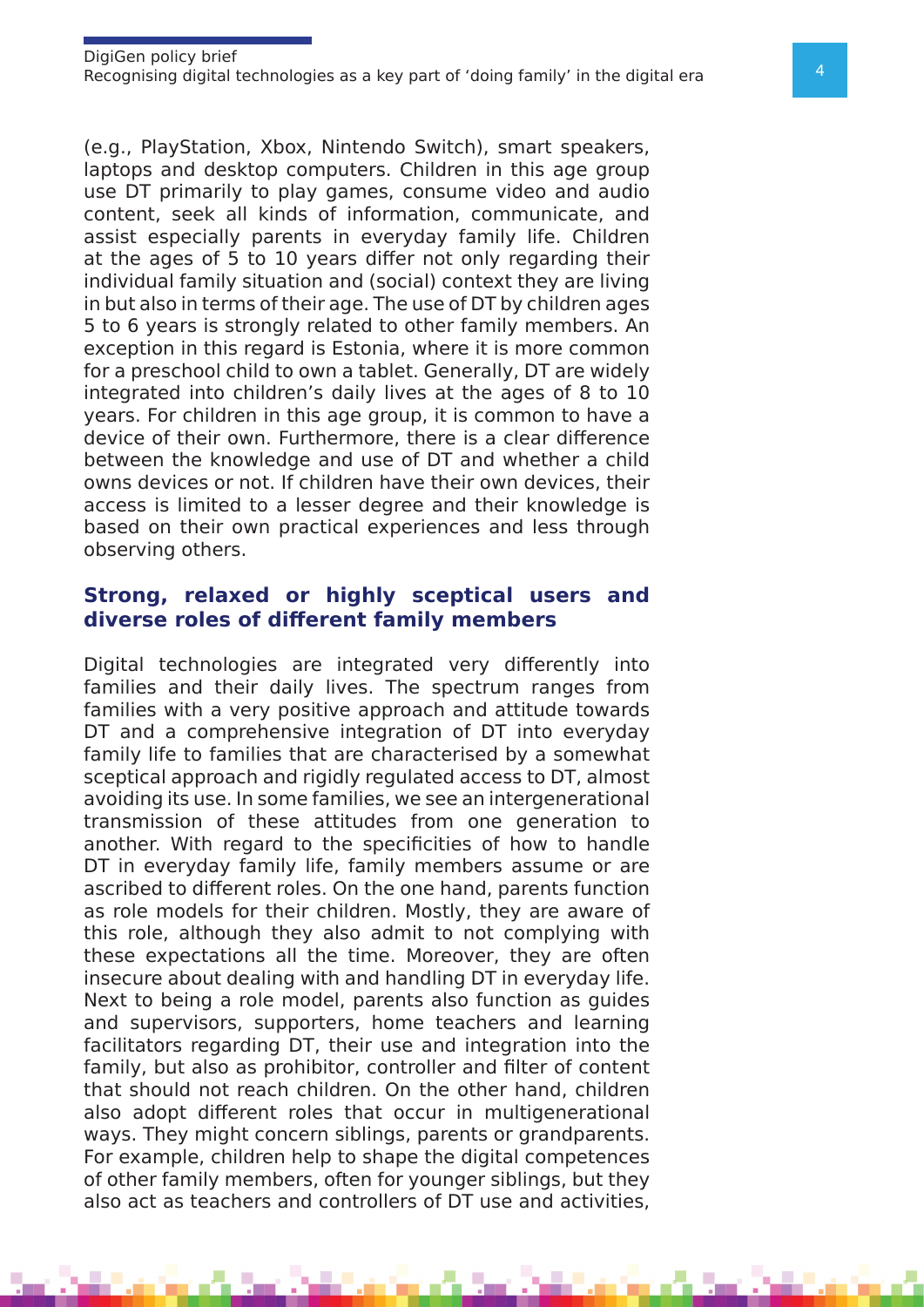not only for siblings but also for adults like their parents.

#### **Digital technologies support the construction of family on a daily basis – 'doing family'**

Family is constructed and exhibited on a daily basis through joint practices like managing balance on different levels (organisational and emotional, for example), constructing commonalities and interactions, creating a feeling of 'weness' and building a family identity and caring for each other. This is understood as 'doing family', and DT contribute and support these practices in several ways. Our data reveal that this does not only concern families with intensive use, highly positive assessment and less strict rules regarding DT, but also is relevant for families that are far more sceptical about the integration of DT in family life. Doing family is established in ways of sharing the different attitudes and values towards DT within a family, regardless if they are positive, negative or rather neutral. Different family practices of using and integrating DT in families' everyday lives contribute to 'doing family', for example: co-activities with DT, discussions on different attitudes and values around DT and its use, shared and stored family memories, co-creation of digital content, support in balancing daily family life by DT (e.g., online shopping list, outsourcing of control and monitoring digital activities to digital solutions). Furthermore, DT support care practices in the family and make care possible without physical co-presence, despite a physical distance between different family members.

#### **Rules and parental mediation are often limited to screentime issues**

Parents are challenged with the mediation of DT in the family. First, because this requires a certain level of know-how according to the rapid development of DT, and demands from parents a constant adaption to new situations, information, new devices, etc. Second, results reflect that mediation styles that are applied within one family context strongly depend on the respective parents' assessment. This, in turn, is firmly based on their own interests, experiences, knowledge and competence regarding DT, their fears and subjective benefits. In their upbringing of children, parents can draw on a range of common parental mediation practices regarding DT, for example, restrictive mediation, mediation through monitoring, active mediation by negotiation and explaining through co-use and by active distractions. Our data reveal that setting rules appear as a dominant mediation style of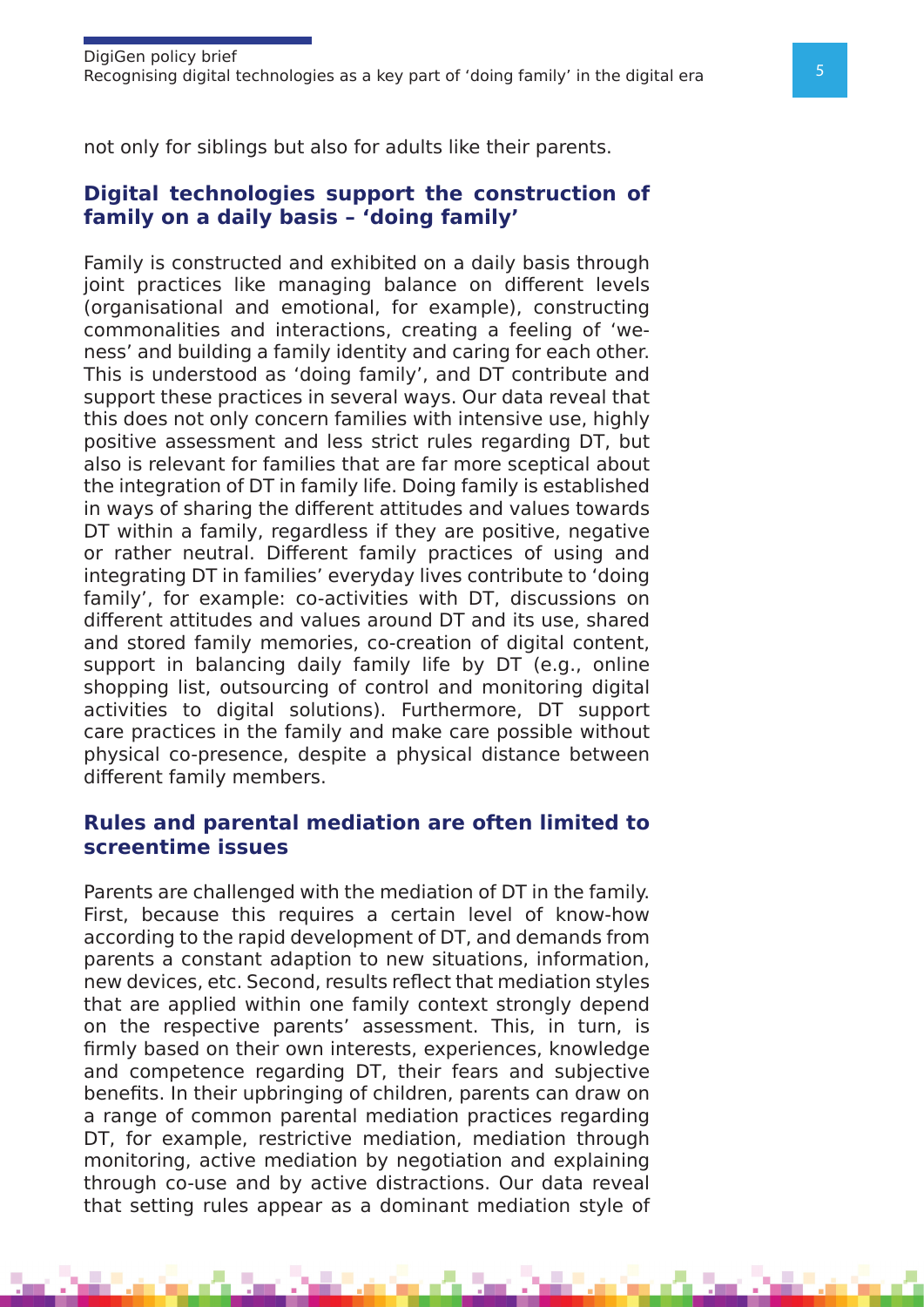parents, oscillating between two poles: (1) parents' mediation is characterised by very precise and clear rules regarding the integration of DT into family life and (2) parents' mediation is characterised by different mediation styles and is less focused on rules. Rules often revolve around limiting time for digital activities. To strengthen children in their digital competences, mediation styles of parents and significant others that are more active, like digital co-activities, interactive negotiations and agreements, would be helpful. The genesis of rules in the family is manifold. For example, rules might be grounded in long discussions among parents or parents can leave it to one parent alone. Rules can be based on the advice of experts or stem from a general gut feeling of parents. At best, parents might involve children in negotiation processes and in cocreation of rules.

### **Digital technologies contribute to exacerbating vulnerabilities or the emergence of new vulnerabilities, but also reduce or prevent vulnerabilities**

Our data reflect that children's or families' use of DT can potentially affect the vulnerability of children in different ways. To grasp the vulnerability of pre- and primary school children and families, we employed a conceptualisation that comprises different but partly overlapping types of vulnerabilities, including inherent, situational and pathogenic vulnerability. Vulnerability is not understood as an exceptional or even problematic status of being a child, rather as a universal, inevitable, enduring aspect of the human condition, since every human being is social and depends on care.

On the one hand, DT can contribute to exacerbating children's vulnerability or the emergence of new vulnerabilities. This might occur when, for example, children lack digital competences, parents are overprotecting, children act as the main instructors and mediators on DT in the family, are exposed to specific content or digital experiences, or if a child is excluded by other family members from their digital activities. On the other hand, children's use of DT can also help to reduce children's vulnerability. This occurs when, for example, DT contribute to the feeling of solidarity within the family as DT enables to stay in contact and care for one another (e.g., through a shared device), or when DT has a positive impact on health and well-being when digital competences function as a resilience-enhancing factor. In general children aged 5 to 10 years and their families are aware of multiple beneficial and harmful effects of DT in diverse areas, such as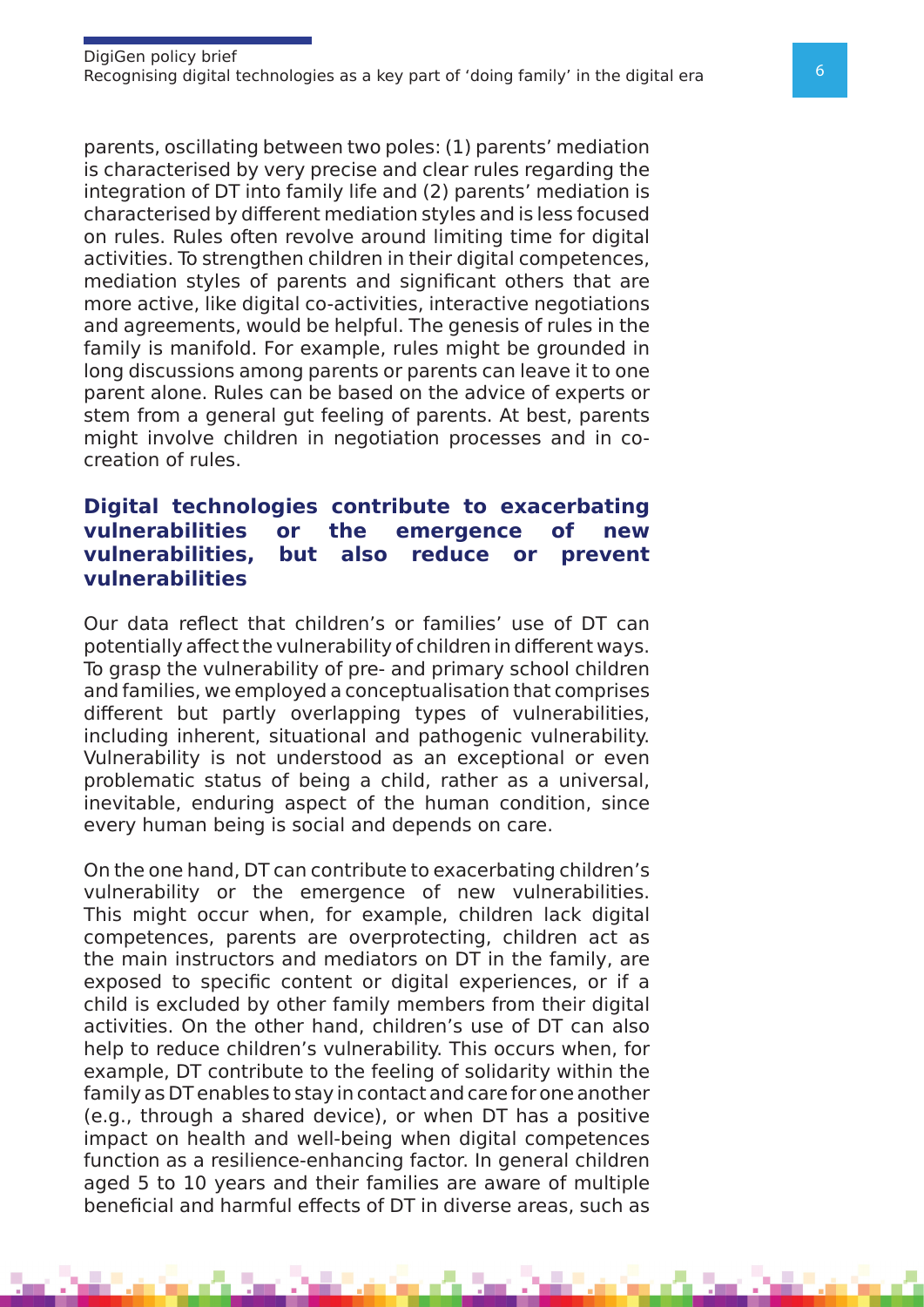effects on health, social effects and effects for their family, effects on emotions, safety aspects and effects, educational effects and effects on the development of children and young people.

Resilience-enhancing factors – understood as the resources and strength of living systems like individuals or families – play an important role in ensuring the well-being of children. For example, cognitive factors (like cognitive reappraisal and mental flexibility), factors that regulate emotions (e.g. distress tolerance), family cohesion, parental support, social networks and belief systems protect and support children's development and, therefore, their well-being. Using DT is more likely to entail beneficial effects for children when they have digital competence. Thus, in the context of children, their families and DT, digital competences can be considered a resilience-enhancing factor that contributes to the wellbeing of children in many ways. It helps ensure and prepare children to navigate safely in the digital world. Children can be characterised as digitally competent when they are comprehensively aware of both certain risks and aspects they can profit from and when they are able to adapt their digital behaviour accordingly. Depending on their level of digital competence, resilience, and strength and resources, children's exposure to and use of DT has a rather beneficial or rather harmful effect on their well-being.

#### **Development of children's digital competences is related to several aspects in the family**

Results reflect that children's digital competence in the age groups under study primarily is shaped by their parents' background and family practices. When parents have a higher education, are responsible users, and generally assess DT positively, children seem to develop a more competent and reflected way of integrating DT into their daily lives. In addition, when children can participate in negotiations about and in using DT and when family practices of regimenting DT occur in an atmosphere of mutual understanding and interest, it is more likely that children develop competent ways of using DT in their daily lives. In this regard, the parent-child relationship is also highly relevant for the development of digital competence: when these relationships are close and trustful, children can develop digital competence easier. Furthermore, family structure is relevant for establishing digital competence; for example, if children have older siblings or close older relatives, they can observe their competent use, critical and prudent engagement with DT. Peer group dynamics are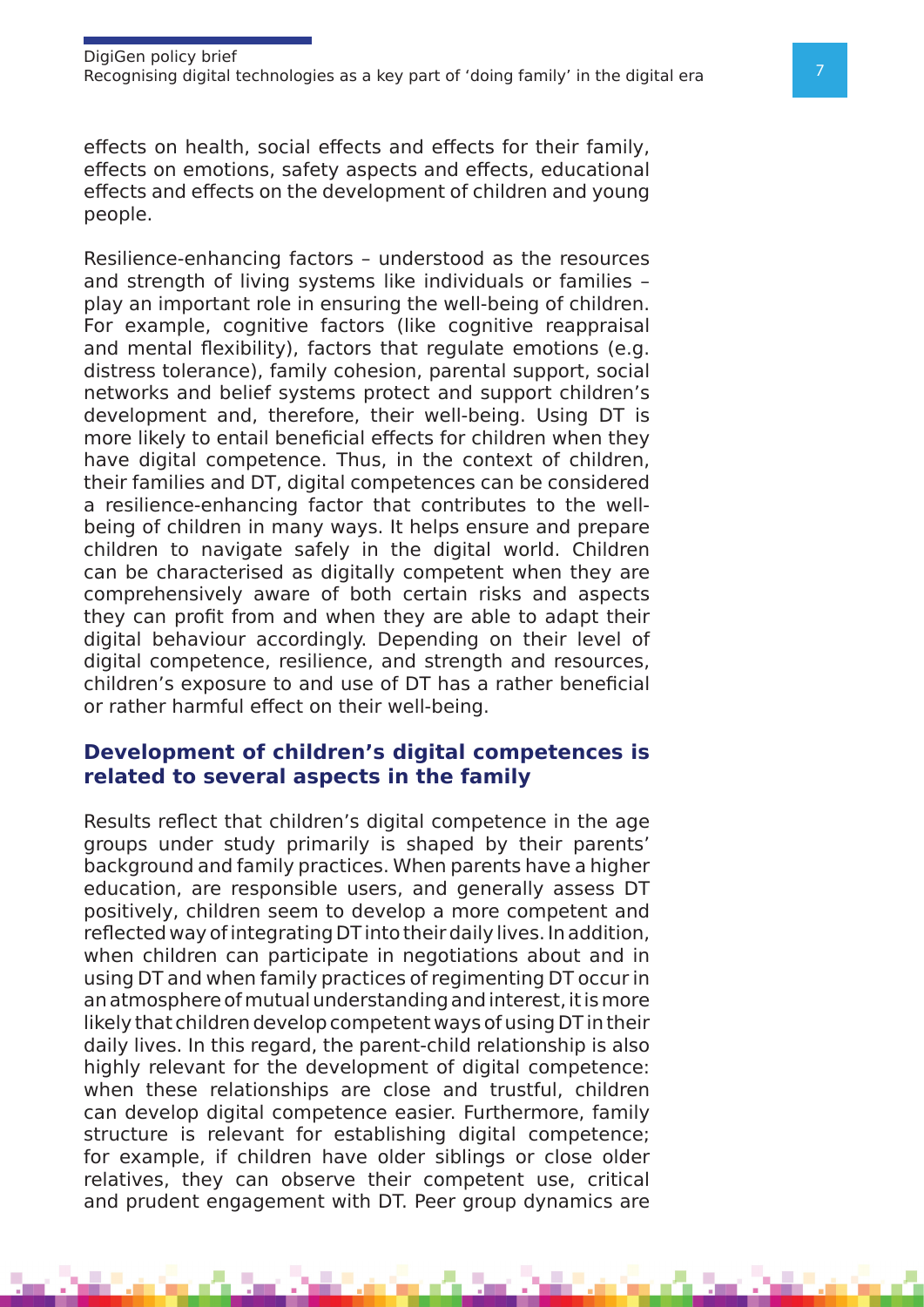particularly crucial for children's digital competence. Parents might adjust their assessment and children's digital activities to the assessment and activities of their child's friends and their parents or other family's peers. Different socialisation contexts, e.g. institutions like kindergarten and schools and how these institutions integrate, explain or mediate DT, also impact the development of digital competence. Finally, digital competence seems to be developed more easily when digital activities for the children are similarly relevant to offline or analogue activities like sports, hobbies, interaction or communication or other games.

## **Policy recommendations**

Based on our findings, we give the following recommendations for supporting and encouraging families to ensure their children's well-being, helping them develop and maintain digital competences to enjoy the full potential of digital technologies and grow up safe in the digital world. This support could come from different players, for example, policymakers, parental support centres, and persons from other institutions like schools or kindergartens.

#### **Building and improving children's digital competences in the family from an early age onward to ensure their well-being and to avoid increasing and creating (new) vulnerabilities of children.**

Since parents are often insecure in dealing with digital technologies in the life of their young children, they should be supported with information that is easily accessible, understandable, evidence-based, practical, and adequate for their situation. To strengthen the digital competences of children, and ensure their well-being and safety in the digital world, parents should be encouraged, enabled, and supported to apply the following family practices regarding the integration of digital technologies in the family.

Parents often focus on rules that regulate or limit screentime. To support children's digital competences, parents should be encouraged to apply different styles of mediation in relation to digital technologies. In addition, active mediation styles would be more helpful, such as active monitoring, communication, and discussions in digital co-activities. The digital technologies industry could and should support parents in this task by developing family ICT mediation tools, which focus not only on screentime limitation, but also on meditation styles that support and encourage communication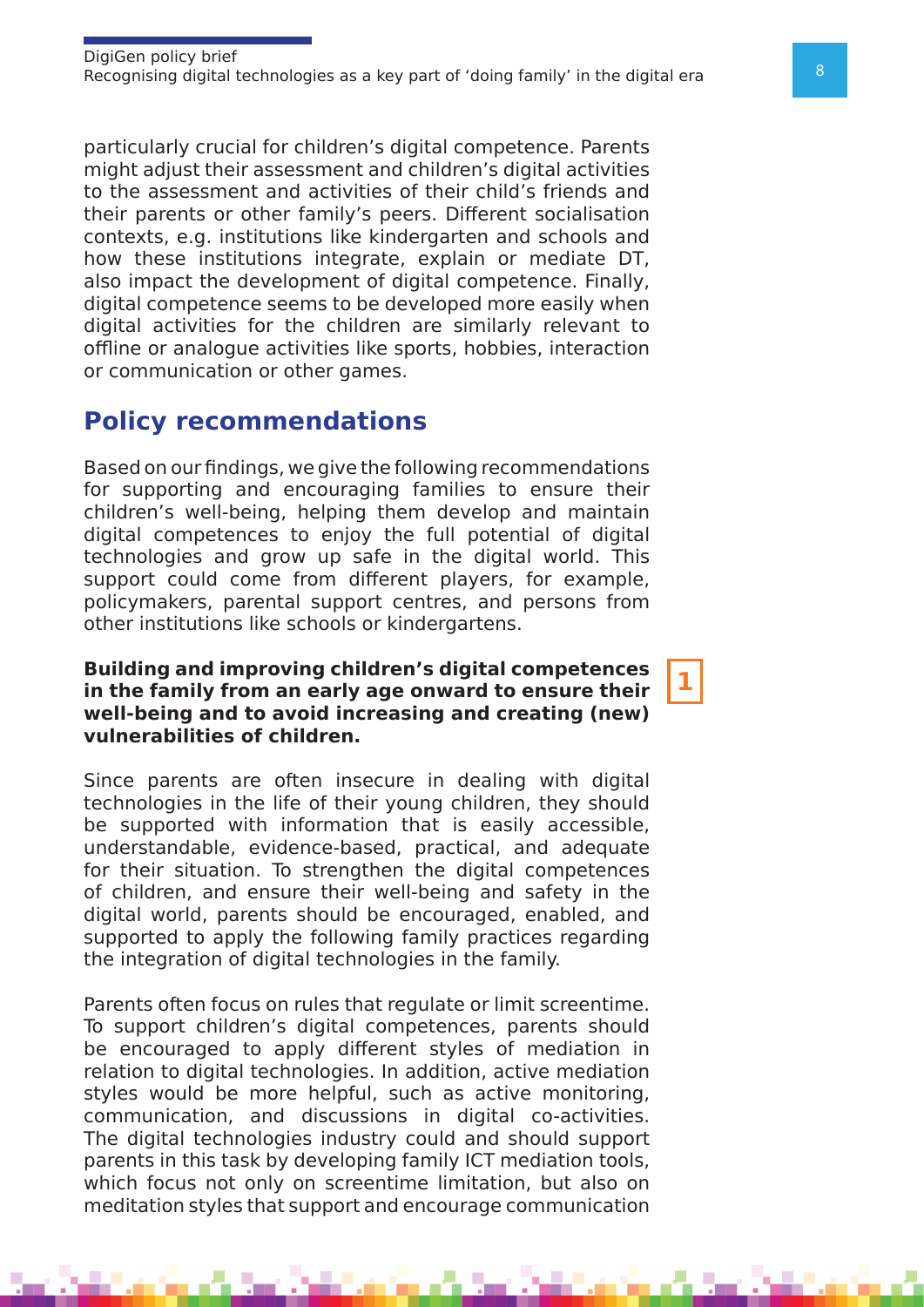in the family and thus active mediation by parents or older siblings and other family members. These tools should also enhance digital competencies and citizenship.

According to the motto 'learning by teaching', digital competences can be improved for all family members, in an intergenerational sense. For example, when older children teach their younger children how to use digital technologies safely or when children explain to grandparents or parents how to use a specific digital device or software, both of them will benefit and improve their digital competences. For example, the updated Better Internet for Kids (BIK+ strategy) Pillar 2 recognises the value in this approach through its invitation for the Member States to "support peer to peer training and child to adult teaching on digital".3

Furthermore, families should be supported in balancing the relevance of online and offline activities. They should learn how to be engaged in the co-creation of clear family rules regarding digital technologies that apply to all family members. Although parents seem to be aware of their function as role models for their children, they could be supported in how to fill out these roles and how to avoid situations in which children feel excluded or lonely, in cases when most family members are busy with their digital activities (for example home schooling, home office). In this sentiment, DigiGen welcomes initiatives to support the reconciliation of work and family life as laid out in the European Pillar of Social Rights Action Plan Principle 9 "work-life balance".<sup>4</sup>

#### **Promoting the exploitation of the full potential of digital technologies as one way to support 'doing family' in everyday family life.**

To enable families to fully profit from the positive and supportive effects of digital technologies on 'doing family', we recommend support for families in the following aspects: Families should be encouraged to engage in digital coactivities and value these activities as family activities. These joint activities have the potential to create a feeling of 'we-ness" and strengthen a family identity. Still, the diversity of families' attitudes towards digital technologies and its integration into family life needs to be respected. Some

<sup>3</sup> European Commission (2022) Better Internet for Kids Strategy (BIK+) section 5.3

<sup>4</sup> European Commission (2021) European Pillar of Social Rights Action Plan Principle 9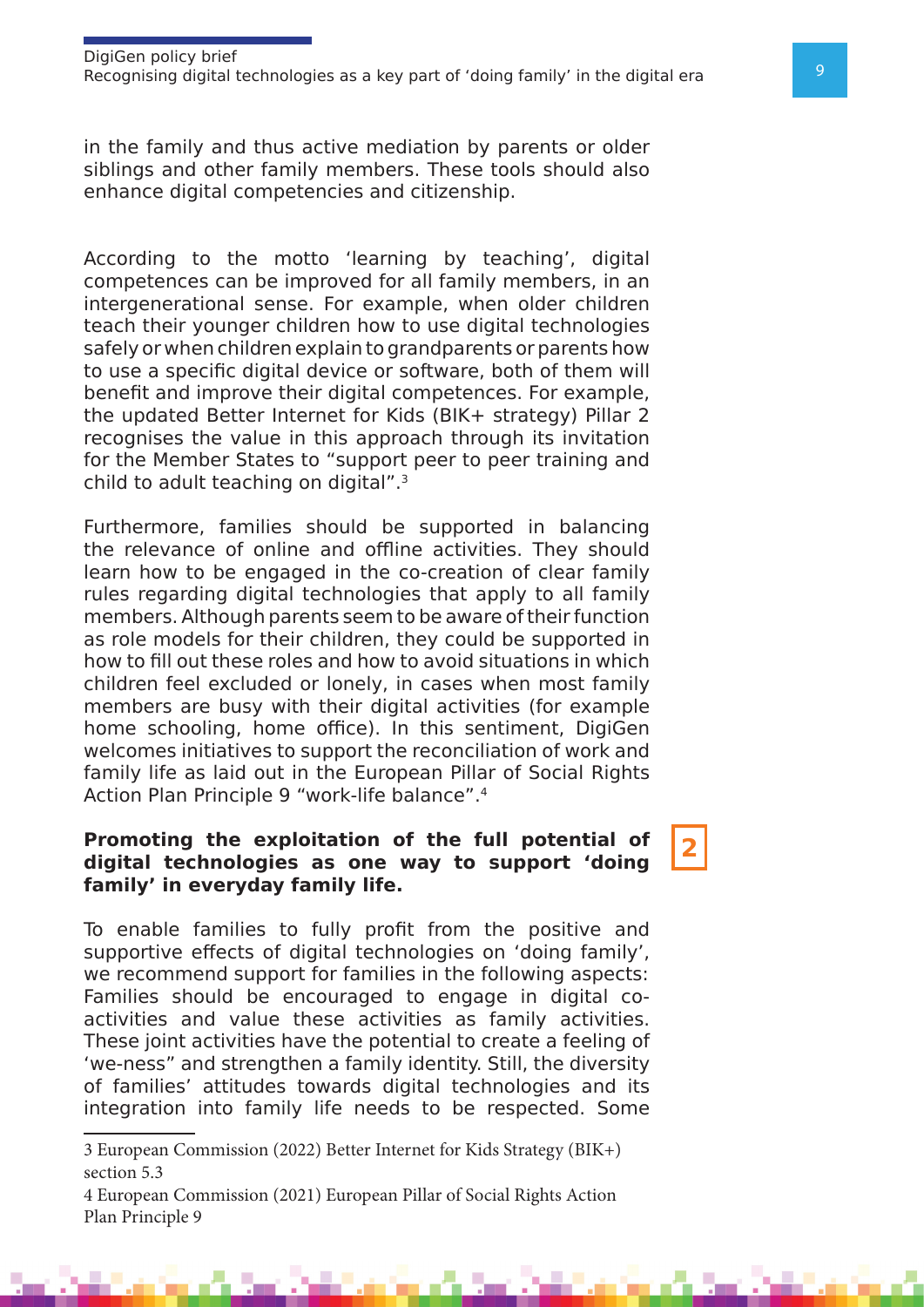families may need encouragement, ideas, and support to balance online and offline (co-)activities and value both as family time. The digital technologies industry can ensure that their products provide meaningful opportunities for families to enjoy the digital world together, in a safe way by supporting maintaining and building up the digital competences of all members.

Other families may need evidence-based information and practical advice on how to integrate digital technologies in the life of young children, to protect rather than harm their well-being. For example, in implementing the BIK+ strategy, the European Commission should include this advice in awareness-raising campaigns under Pillar 2 and assist family organisations, family support services and Safer Internet Centres in disseminating this advice to families through different formats (campaigns, training, workshops).

To ensure the balance of online and offline activities parents may also need support in organising and managing these transitions between the different spheres, and also in managing upcoming conflicts, and putting active parental mediation styles in to practice in daily family life. Our data also reveal several care practices in the family that are supported by digital technologies and contribute to the wellbeing of family members, for example: helping each other in obtaining and maintaining digital and media competences, protecting children's and parents' well-being and security, using digital technologies as a 'babysitter', staying in contact with each other, and being able to update each other (despite a physical distance). These family practices of care make it evident that digital technologies enable to care or to receive care without necessarily being physically co-present.

#### **Supporting all children in having access to the digital world to ensure children's rights.**

The 20th century has brought a paradigm shift in the view of children: childhood was increasingly considered as an independent phase of life and as a social phenomenon, rather than a natural one, and children nowadays are seen as active agents in their own rights, development and socialisation. Their agency is also reflected legally in the United Nations Convention on the Rights of the Child (1989), and transformed the child from a legal object into a legal subject. The UNCRC General Comment 25 on children's rights in relation to the digital environment adds additional clarity in this arena. The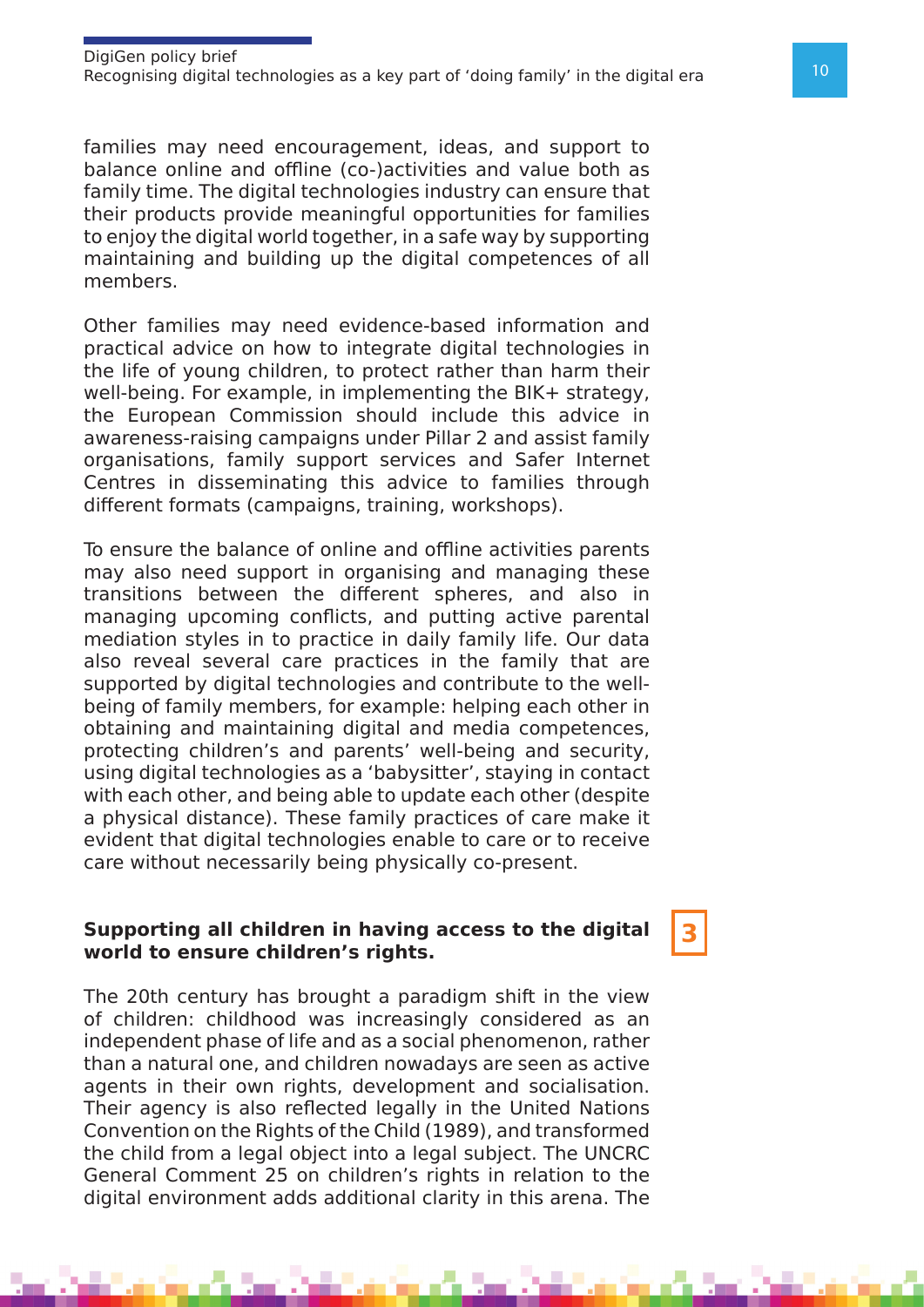General Comment makes clear that State Parties must ensure children's access and competency to digital technologies in all settings, including the home.<sup>5</sup>

Our results give some hints to situations of families or contexts families live in and have to cope with that have the potential to harm the rights of the child regarding the digital area. These occur when, for example, families live under precarious conditions that do not allow access to digital technologies, when parents have the tendency to overprotect children by permitting or limiting children's access to digital technologies or when they tend to engage in 'sharenting' practices, i.e., share private insights including children with a wider digital audience. Consequently, we recommend easily accessible support for parents who experience insecurities and tensions in their parental mediation practices, particularly when it comes to inconsistencies between the right to protection (online safety), the right to provision (children's right to have equal access to devices and an Internet connection) and the right to participation (access to information, to express their voices, to establish connections via social media, to choose how they spend their free time, to participate to civic movements) of children.

It can be difficult for parents to balance the rights of the child in the digital environment, but this challenge is far away for many families. DigiGen has highlighted the extent of digital deprivation across Europe, with an average of 5.4% of children living in households without access to internet or digital devices.6 The European Pillar of Social Rights defines access to digital communications as an essential service, in the same way that water or healthcare are. The Pillar also reinforces the need to specifically combat child poverty.<sup>7</sup> A key initiative to this aim is the European Child Guarantee which recommends Member States to ensure that all children have access to digital technologies.<sup>8</sup> Member States should address this issue in their National Action Plans under the Child Guarantee. For families with access to digital technologies, awareness raising is key to support families in navigating parenting in the digital era. It is important that the European Commission include topics such as 'sharenting' and other key issues in media literacy campaigns under Pillar 2 of the BIK+ strategy.

5 UNCRC General Comment 25 paragraph 9

- 6 DigiGen policy brief "Digital diversity across Europe"
- 7 European Commission, European Pillar of Social Rights Action Plan
- Principles 11 and 20

<sup>8</sup> European Child Guarantee (2021) Section 7.G-H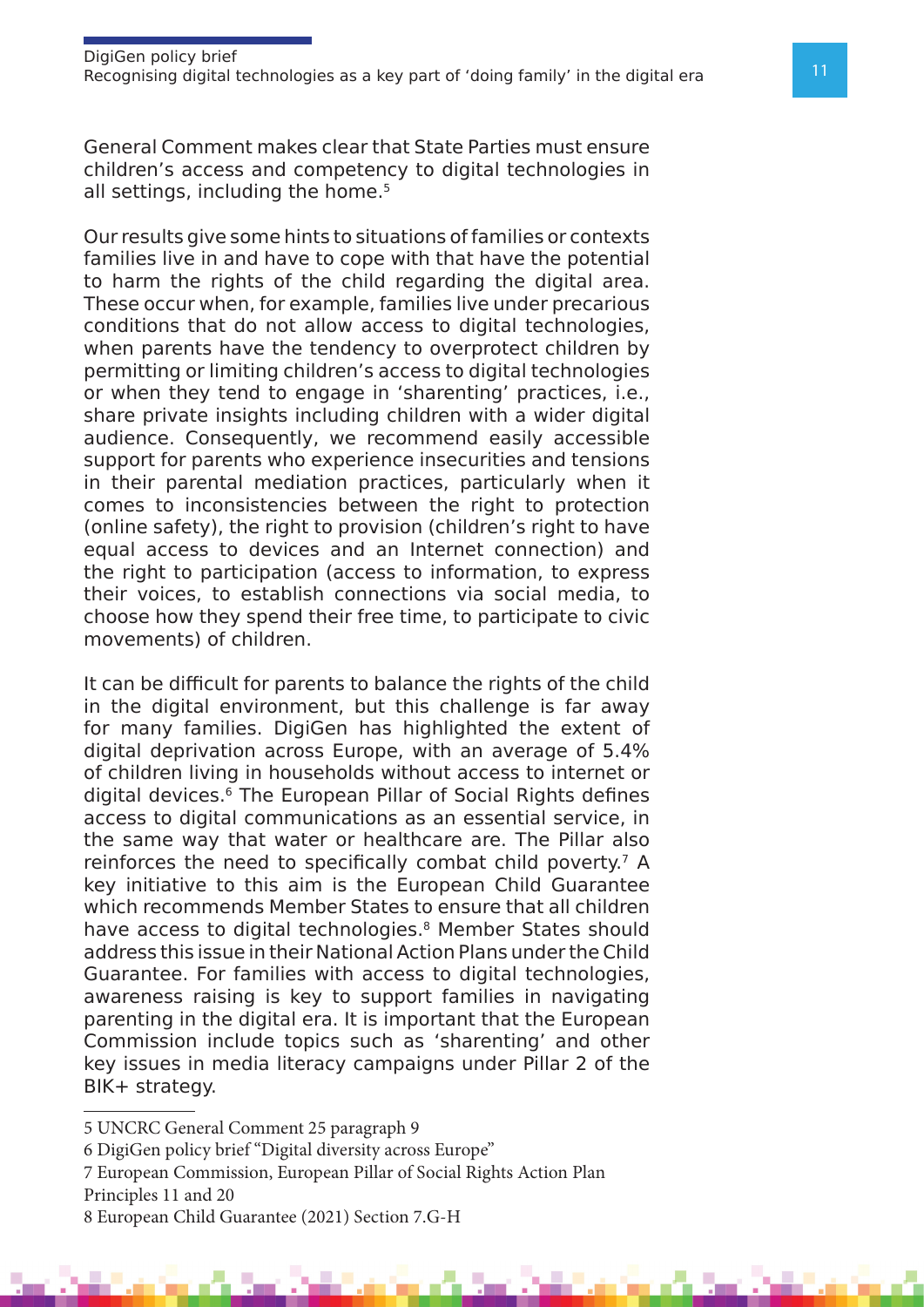Parents should be made aware of the diverse ways in which digital technologies can contribute and ensure their children's rights in the digital world, for example, in forming their own identity, their access to information, protection from violence and sexual abuse, being offered the best health care possible and having access to education in times of digital schooling. As our data shows, children in the age of 5 to 10 years are already aware of various risks and benefits of digital technologies, and even in younger age, they have started to learn how to protect themselves, and how to avoid and prevent negative effects. Children have to be encouraged in these practices and parents have to be supported in learning how to empower their children in this matter, to ensure their safety and well-being in the digital world.

#### **Support and encourage researching young children through participatory and multiple-perspective approaches.**

Research on children in general and especially among children at a younger age are not as common in the social science field. So, the research of DigiGen did contribute to an under researched area, focusing on children in the age of 5-10-years and their families. To understand digital technologies in the life of children and their families we recommend multipleperspective interviews and focus groups with children. Encouraging and supporting research in this area would also support the implementation of the BIK+ Pillar 3 "active participation" by respecting children by giving them a say in the digital environment and would recognize children in their agency.

Regarding the multiple-perspective interview research, it has proven very valuable to triangulate perspectives for more nuanced understanding of shared knowledge and family practices. Furthermore, comparing the different perspectives within one family allows for new insights. Triangulating means comparing, relating, and integrating perspectives not validating. This allows for a more comprehensive understanding of family dynamics and practices. Another triangulation exercise was the integration of different disciplinary perspectives amongst researchers. Practically, we triangulated perspectives during the entire research process in conducting and analysing interviews.

Our data and experiences also show that conducting focus groups with children in the age of 5-10-years is a fruitful way